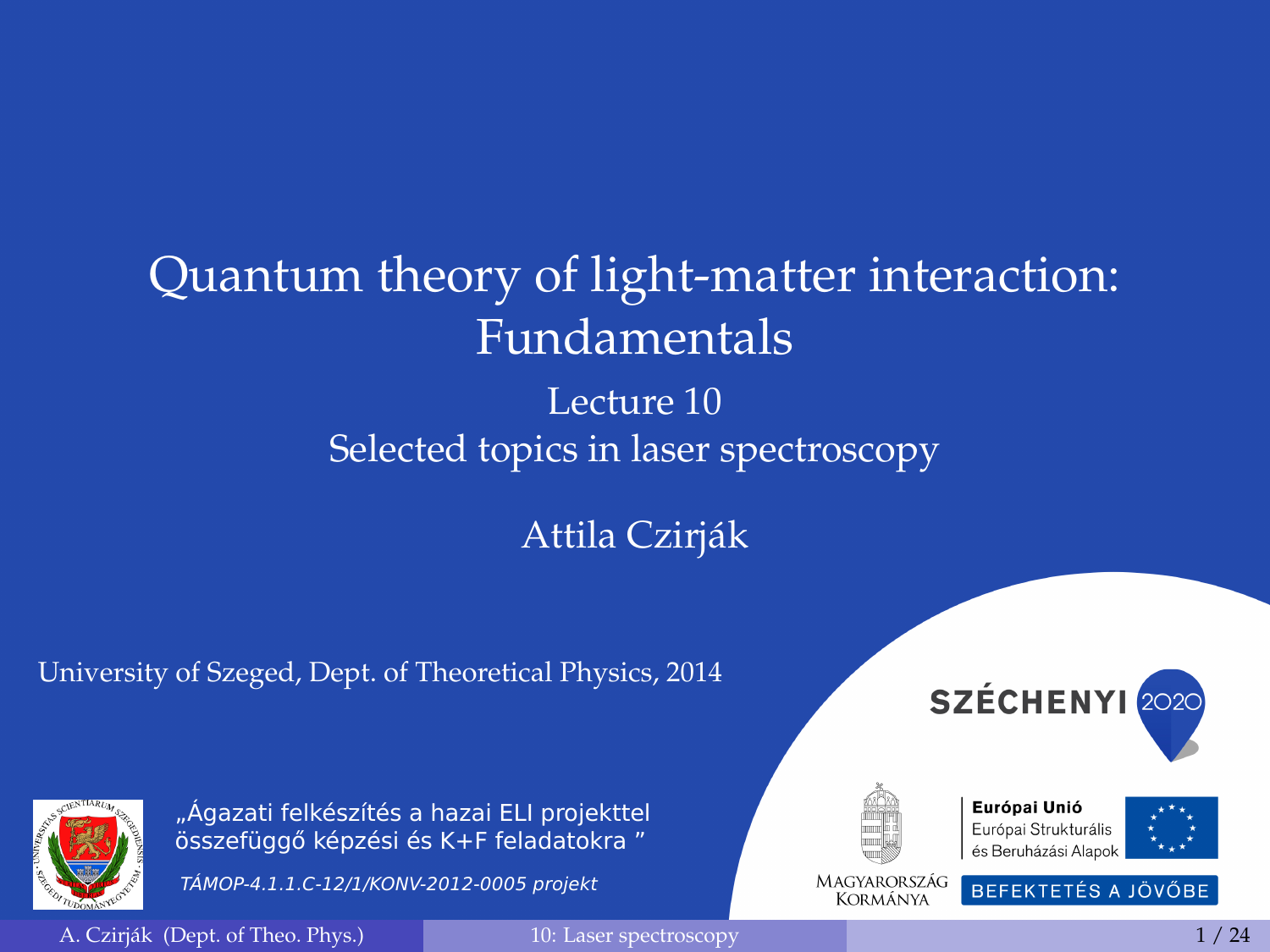#### Table of contents



- 2 [Linear spectroscopy of a Lorentz atom](#page-3-0)
- 3 [Linear spectroscopy of two-level atoms](#page-6-0)
- 4 [Nonlinear spectroscopy of two-level atoms](#page-14-0)

#### **[Summary](#page-21-0)**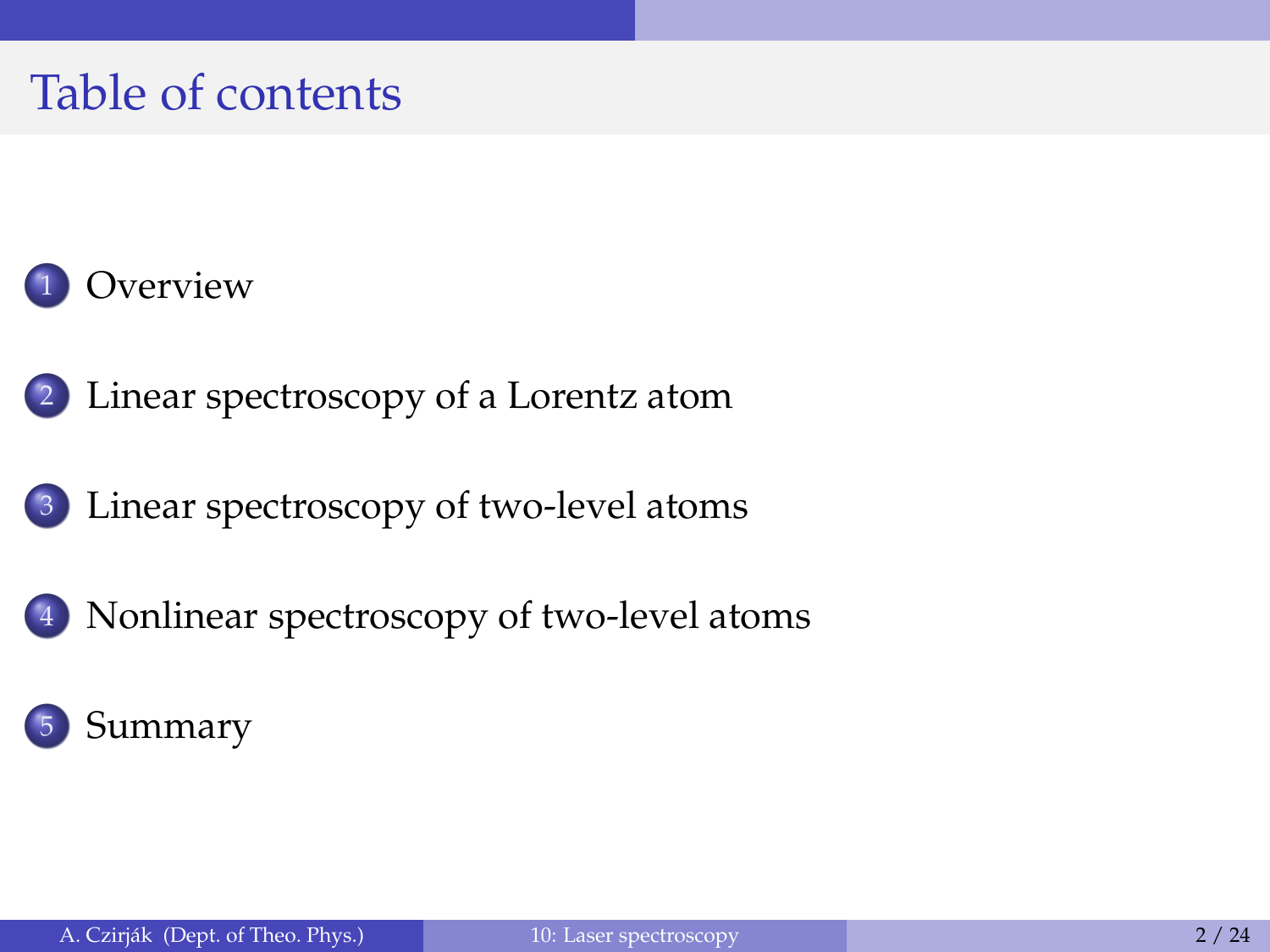#### <span id="page-2-0"></span>**Overview**

- Laser technology has greatly expanded the potential of atomic and molecular spectroscopy, but the same techniques for describing the interaction of light with matter also apply to the traditional arc lamps and flash discharges, and the more recent synchrotron radiation sources.
- This Lecture develops theoretical techniques to describe absorption and emission spectra, using concepts introduced in the previous Lectures.

The simplest cases are treated, some of these should be already familiar to the reader from laser physics or spectroscopy courses. Here we focus on the theoretical description of the interaction of quantized matter with light.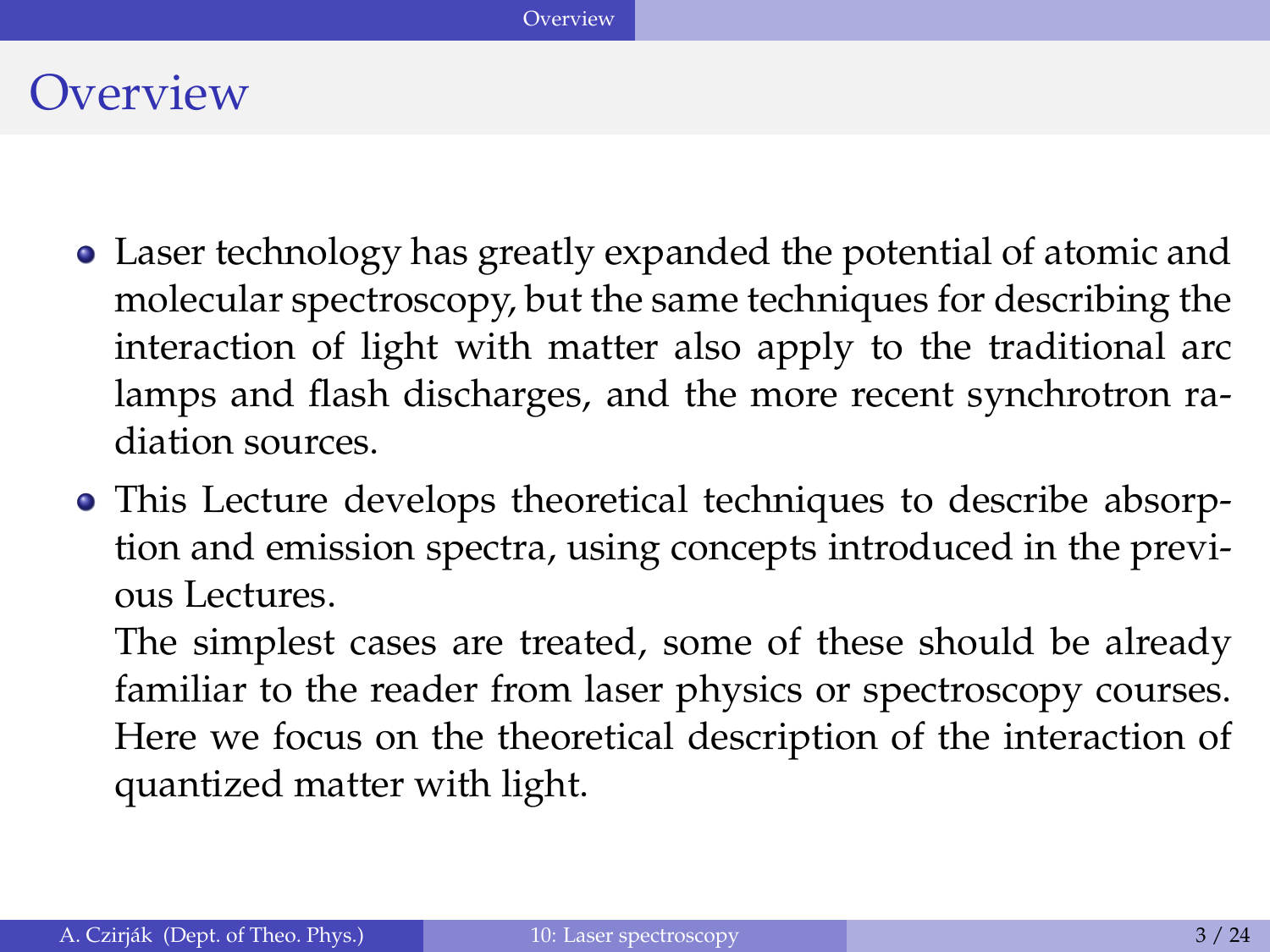#### <span id="page-3-0"></span>Reminder: index of refraction

The complex index of refraction for a medium containing harmonically bound charges:

$$
n(\omega) = \sqrt{1 + \frac{N\alpha(\omega)}{\epsilon_0}} \approx 1 + \frac{N\alpha(\omega)}{2\epsilon_0}
$$
  
= 
$$
1 + \frac{Ne^2}{2m\epsilon_0} \left(\frac{i\gamma\omega + (\omega_0^2 - \omega^2)}{(\omega_0^2 - \omega^2)^2 + \gamma^2\omega^2}\right) = n' + in''
$$

The expansion is valid when the density of atoms *N* is low. The imaginary part of the index of refraction causes damping of a plane wave, i.e. absorption.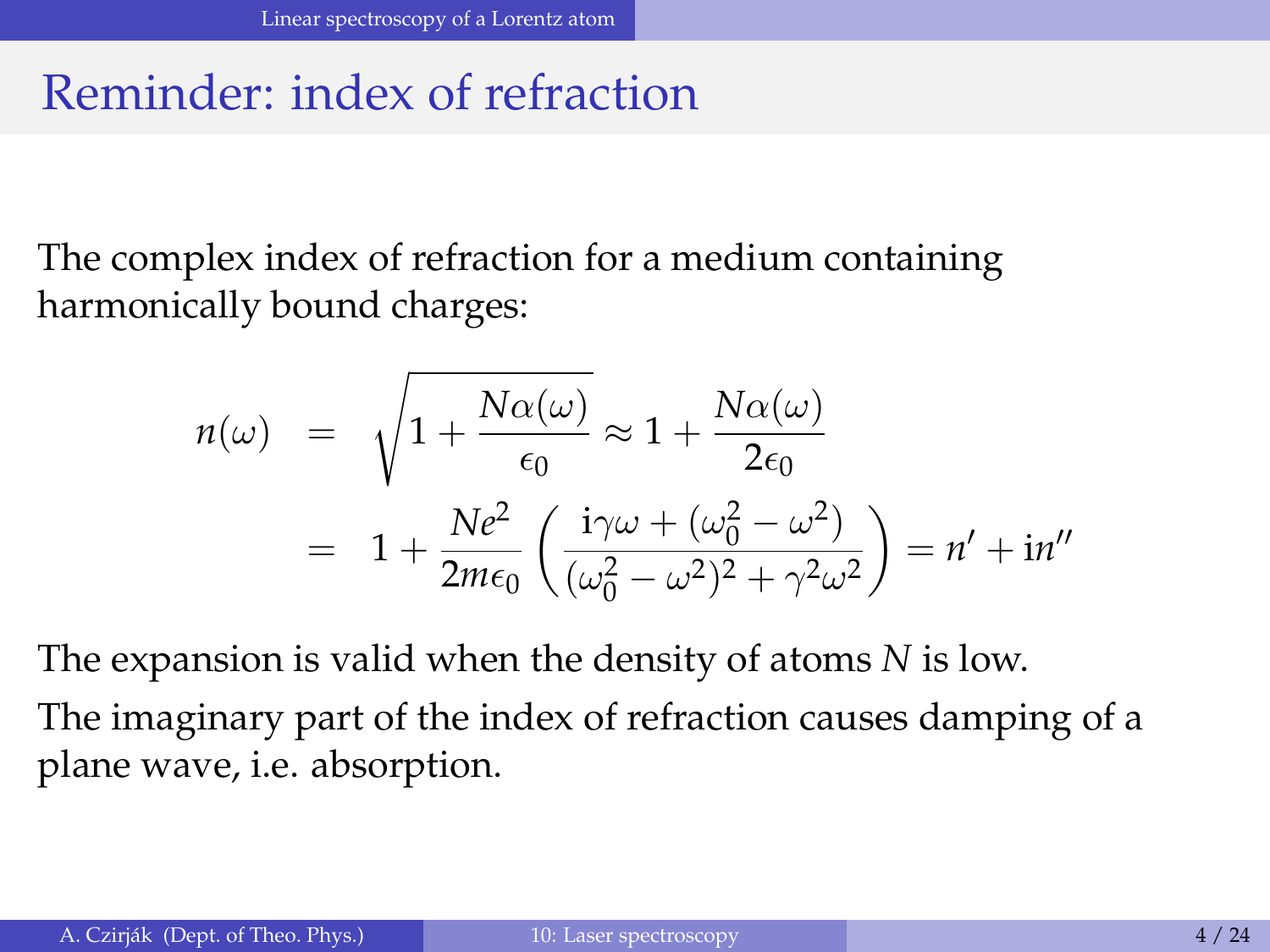## <span id="page-4-0"></span>Absorption lines

The absorption of light through the medium shows a resonant behaviour near  $\omega \approx \omega_0$  determined by

$$
n''(\omega) = \frac{Ne^2}{2m\epsilon_0} \left(\frac{\gamma \omega}{(\omega_0^2 - \omega^2)^2 + \gamma^2 \omega^2}\right) \approx \frac{\pi Ne^2}{4m\epsilon_0 \omega_0} \left(\frac{\gamma/2\pi}{(\omega_0 - \omega)^2 + \gamma^2/4}\right)
$$

This is called an absorptive lineshape. When the single electron is harmonically bound, its interaction with radiation is found in this response. For a real atom, the response of the electron is divided among the various transitions to other states. The fraction assigned to one single transition is characterized by the oscillator strength *fn*. In ordinary linear spectroscopy, the laser is tuned through the resonance  $\omega \approx \omega_0$ , and the value of  $\omega_0$  is determined from the lineshape. Several closely spaced resonances can be resolved if their spacing is larger than their widths:  $\vert\omega^{(1)}_0-\omega^{(2)}_0\vert$  $|0^{(2)}| < \gamma.$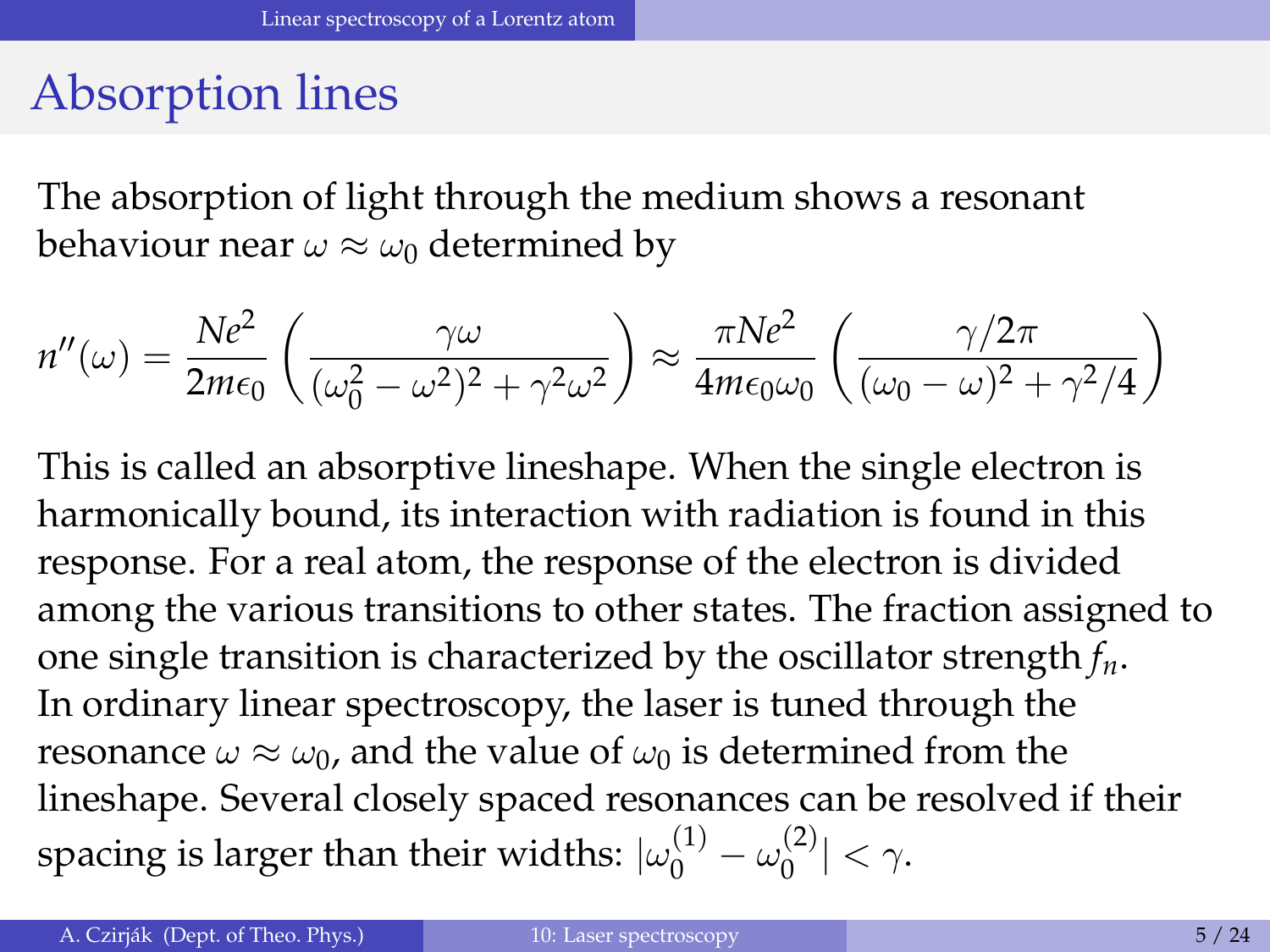## <span id="page-5-0"></span>Speed of light

The velocity of light in the medium shows a dispersive behaviour around the resonance

$$
c_{\text{eff}} = \frac{c}{n'} \approx c \left[ 1 - \frac{Ne^2}{2m\epsilon_0} \left( \frac{(\omega_0^2 - \omega^2)}{(\omega_0^2 - \omega^2)^2 + \gamma^2 \omega^2} \right) \right]
$$

Note that at resonance it is the speed of light in vacuum. Below resonance  $c_{\text{eff}} < c$  since the polarization is in phase with the driving field, thus by storing the incoming energy, the driving field retards the propagation of the radiation.

For a harmonically bound charge, the refractive index always stays absorptive and it is independent of the intensity of the laser radiation. This no longer holds for discrete-level atomic systems.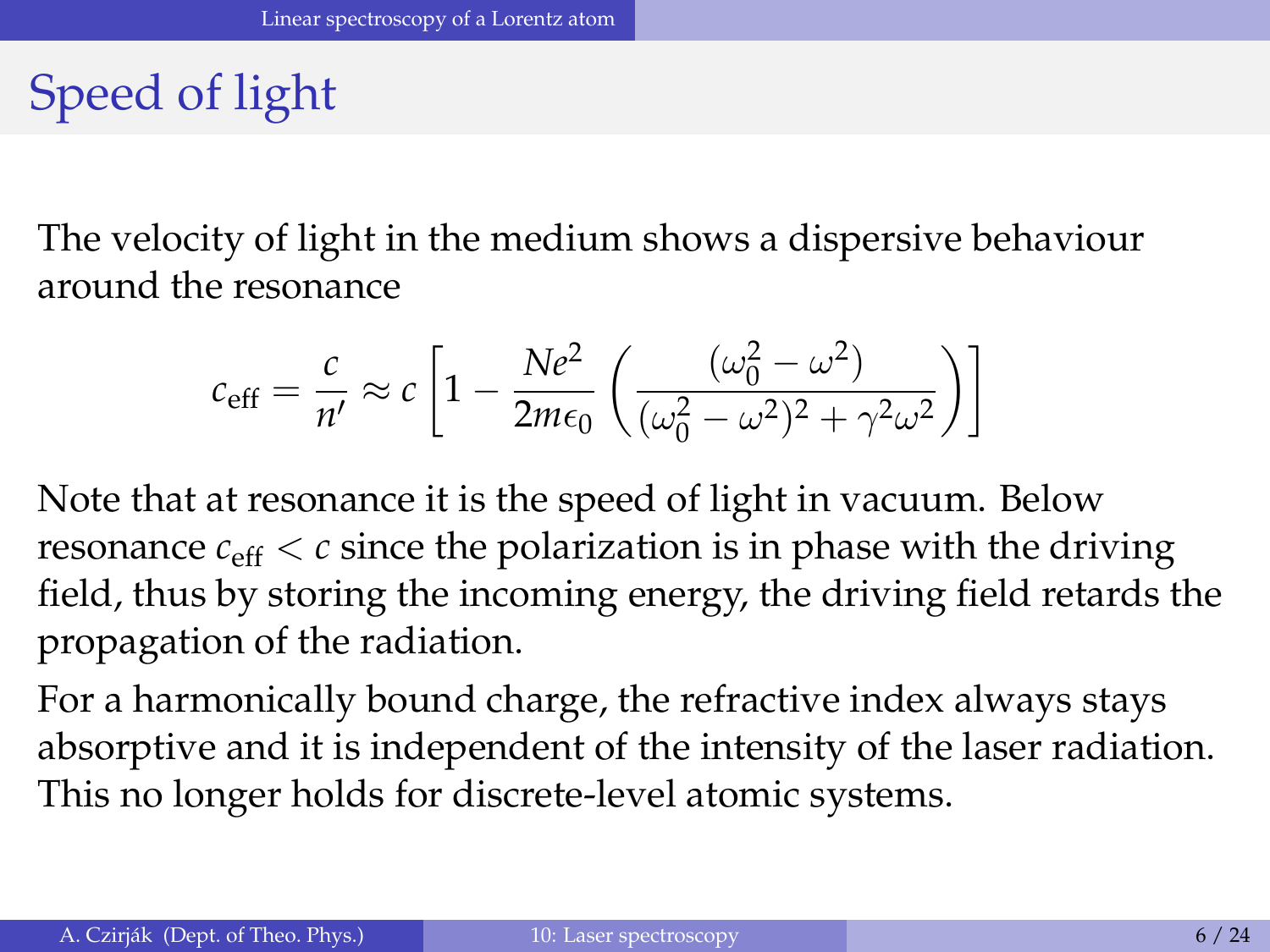#### <span id="page-6-0"></span>Reminder: two-level atoms

The steady-state solution for the density matrix elements of a two-level atom in dipole interaction with a nearly resonant plane wave, in RWA:

$$
\begin{array}{lcl} \varrho_{ee} & = & \displaystyle \frac{\Omega_r^2 \gamma}{2\Gamma} \, \frac{1}{\Delta^2 + \gamma^2 + \Omega_r^2 \gamma/\Gamma}, \\[1ex] \varrho_{eg} & = & \displaystyle \frac{\mathrm{i} \Omega_r}{2} \, \frac{\varrho_{gg} - \varrho_{ee}}{\gamma + \mathrm{i} \Delta} = \frac{\mathrm{i} \Omega_r}{2} \, \frac{\gamma - \mathrm{i} \Delta}{\Delta^2 + \gamma^2 + \Omega_r^2 \gamma/\Gamma}. \end{array}
$$

What are the meanings of the Greek letters above?

Calculating the polarization density  $P = N \text{ Tr}[\hat{\varrho} \, \hat{d}]$  for a sample with density of two-level atoms *N* yields the complex polarizability

$$
\alpha(\omega) = \frac{d^2}{\hbar} \frac{\mathrm{i}\gamma + \Delta}{\Delta^2 + \gamma^2 + \Omega_r^2 \gamma/\Gamma}
$$

and index of refraction with the oscillator strength  $f_0 = 2d^2 m \omega_0/\hbar e^2$ 

$$
n(\omega) = 1 + \frac{\pi N e^2}{4m\epsilon_0 \omega_0} \frac{f_0}{\pi} \frac{i\gamma + \Delta}{\Delta^2 + \gamma^2 + \Omega_r^2 \gamma/\Gamma}
$$

A. Czirják (Dept. of Theo. Phys.) [10: Laser spectroscopy](#page-0-0) 7/24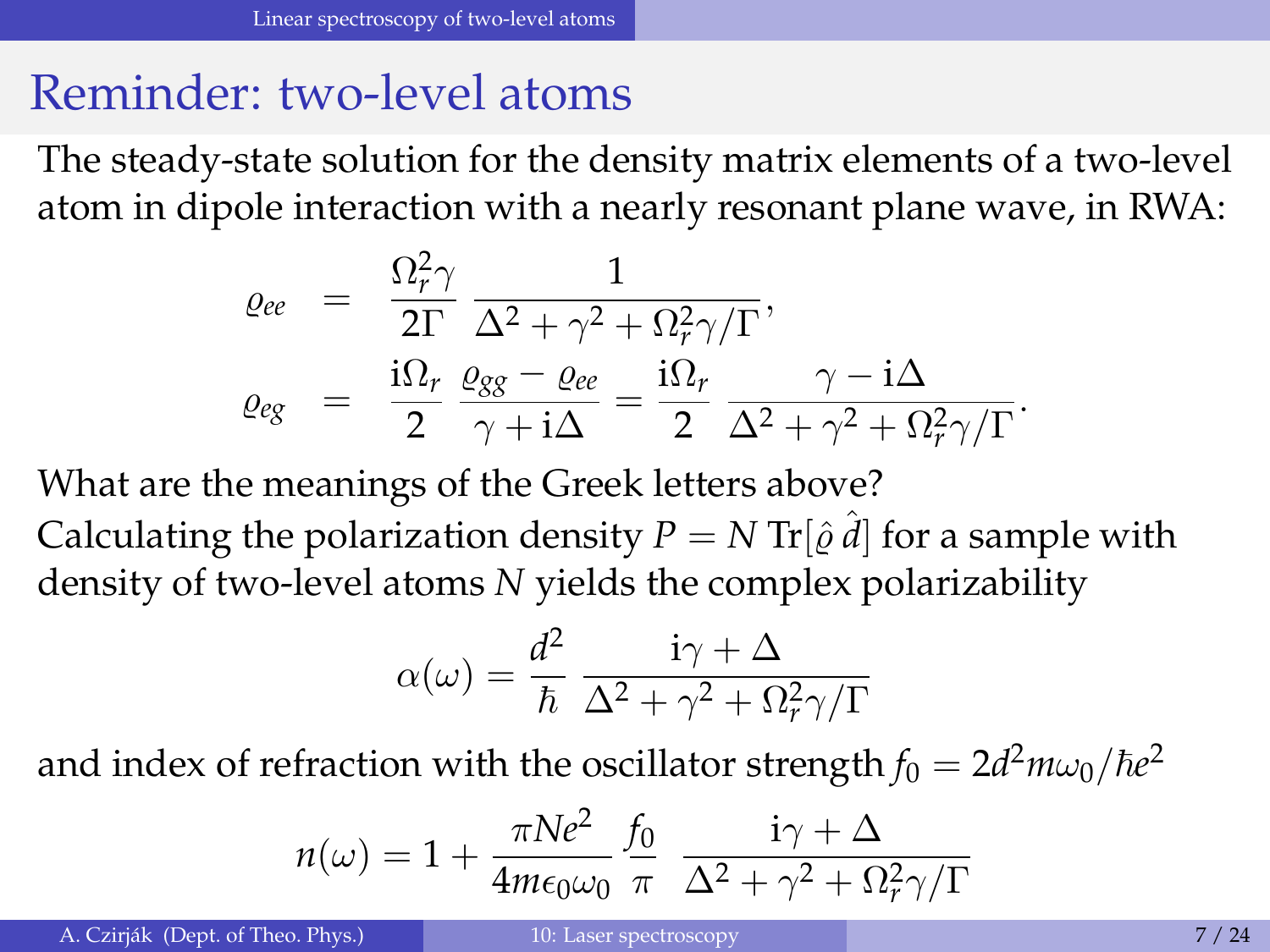#### <span id="page-7-0"></span>Homogeneous line broadening mechanisms

The effective width of a spectral line for two-level atoms is

$$
\gamma_{\rm eff} = \sqrt{\gamma^2 + \Omega_r^2 \gamma / \Gamma} \approx \frac{\Gamma}{2} + \gamma_{\rm ph} + \frac{\Omega_r^2}{2\Gamma}
$$

The  $\gamma = \Gamma/2 + \gamma_{\rm ph}$  contains all the transverse relaxation mechanisms.

• Pressure broadening: For low enough pressures in gases (usually below 100 Pa), collisional perturbations are proportional to the density of perturbing atoms, i.e. to the pressure:

$$
\gamma_{\rm ph} \propto p
$$

with  $\gamma_{\rm ph}$  having the order of magnitude of the inverse of the average free time between collisions.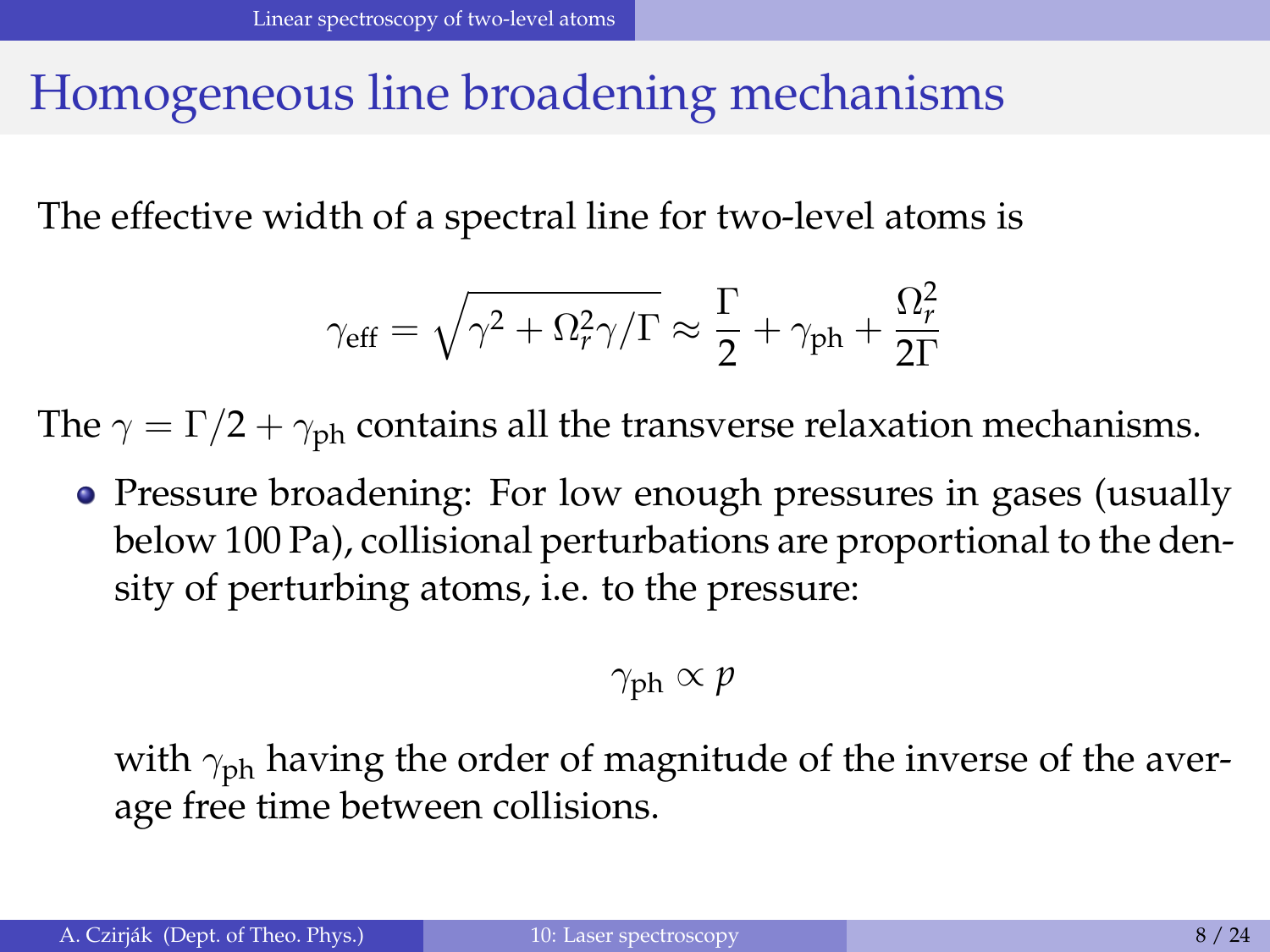## <span id="page-8-0"></span>Homogeneous line broadening mechanisms

The effective width of a spectral line for two-level atoms is

$$
\gamma_{\rm eff} = \sqrt{\gamma^2 + \Omega_r^2 \gamma / \Gamma} \approx \frac{\Gamma}{2} + \gamma_{\rm ph} + \frac{\Omega_r^2}{2\Gamma}
$$

Power broadening: The term  $\Omega_r^2/2\Gamma$  also makes the spectral line appear broader than in the harmonic case.

Physically, this derives from a saturation of the two-level system in which the population of the upper level becomes an appreciable fraction of that of the lower level.

In the limit  $\Omega_r \to \infty$ ,  $n(\omega) \to 1$  and the atom-field interaction effectively vanishes. In this limit,  $\rho_{ee} \rightarrow 1/2$  and the field induces as many upward transitions as downward transitions.

Relaxation processes that are active on each and every individual atom separately are called homogeneous broadening processes.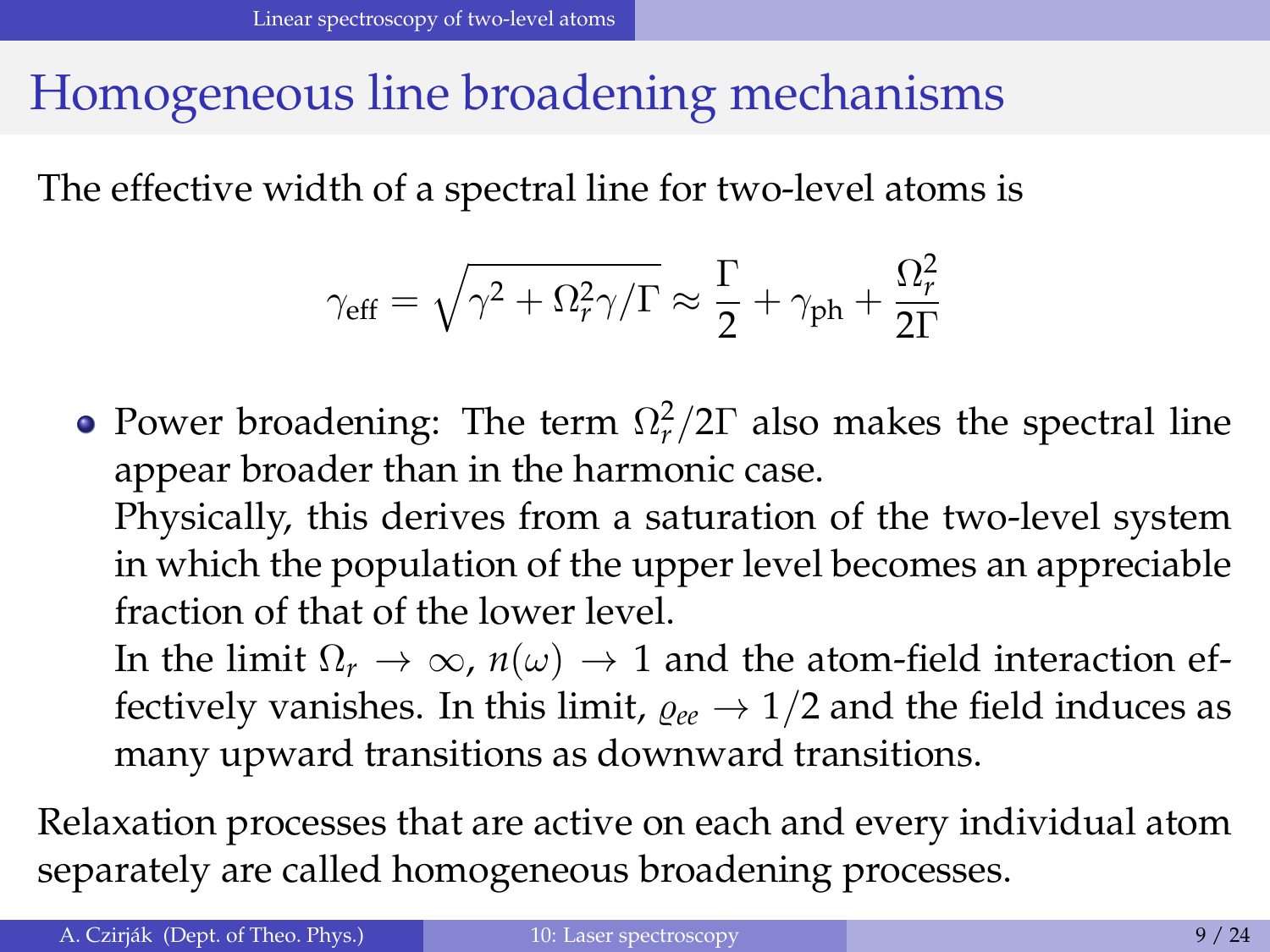#### <span id="page-9-0"></span>Inhomogeneous line broadening, Doppler broadening

A parameter shifting the individual atomic resonance frequencies by different amounts for the different individual atoms, leads to inhomogeneous broadening.

The most important inhomogeneous broadening is Doppler broadening, caused by the velocity distribution of atoms in a gas sample at temperature *T*:

$$
P(v) = \frac{1}{\sqrt{2\pi u^2}} \exp\left(-\frac{v^2}{2u^2}\right)
$$

with  $u^2 = k_B T/M$ .

A particular atom with velocity *v* in the direction of the optical beam with wave vector *k* then experiences the Doppler-shifted frequency  $\omega$  – *kv* relative to a standing atom, and the effective detuning becomes  $\Delta$  + *kv* for all the atoms with velocity *v*.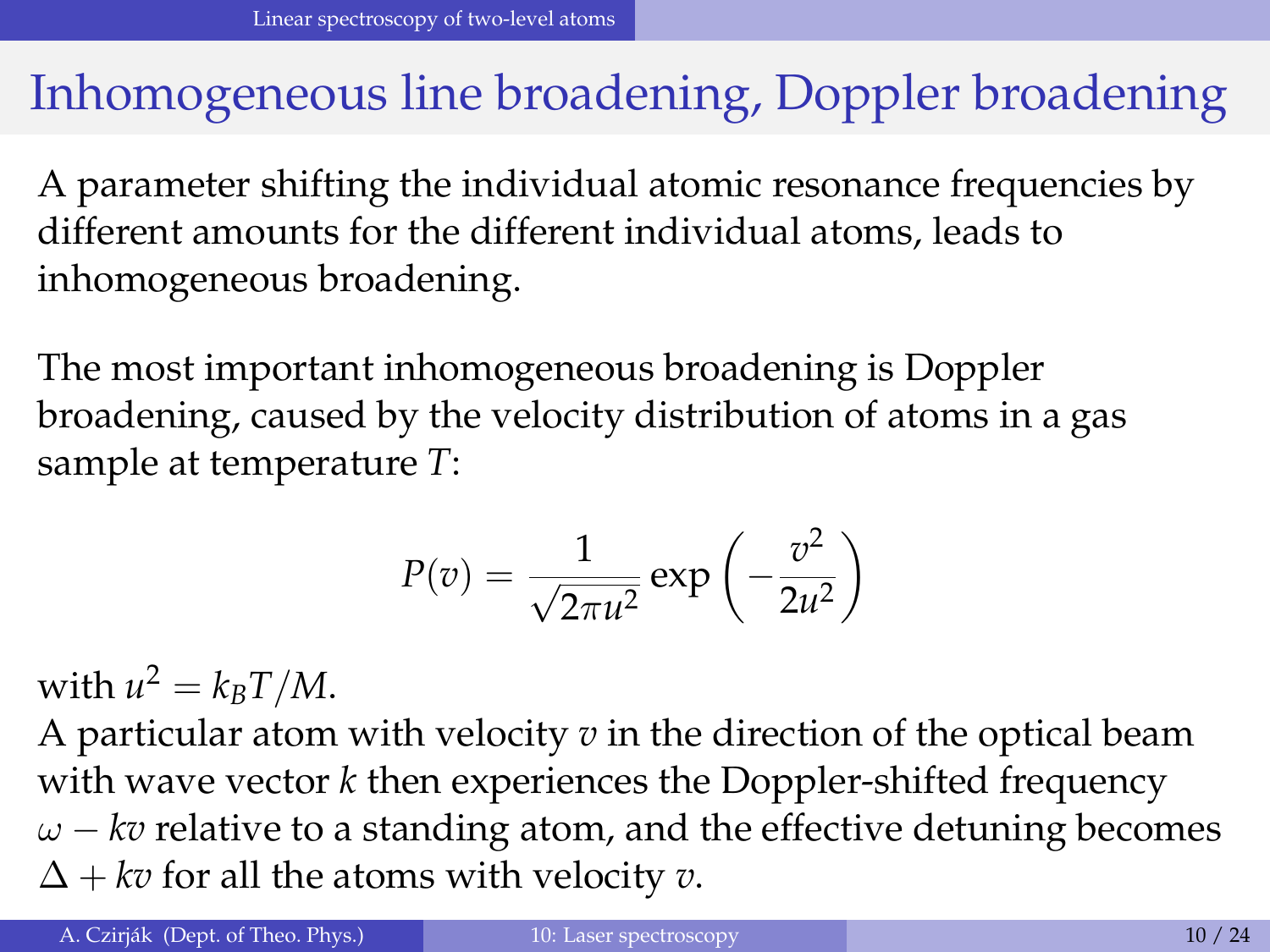#### <span id="page-10-0"></span>Inhomogeneous line broadening, Doppler broadening

The ground state population for this velocity group is

$$
\varrho_{gg} = 1 - \frac{\Omega_r^2 \gamma}{2\Gamma} \frac{1}{(\Delta + kv)^2 + \gamma^2 + \Omega_r^2 \gamma/\Gamma}
$$

If the field is strong enough to deplete the ground state population of atoms in this velocity group, then a Bennett hole (of width given by  $\gamma_{\text{eff}}$ ) is seen in the velocity distribution of the atoms. When the laser frequency is tuned, the hole sweeps over the velocity distribution of the atoms. The atomic response is saturated at the velocity group of the hole, indicating that spectral hole burning has occurred.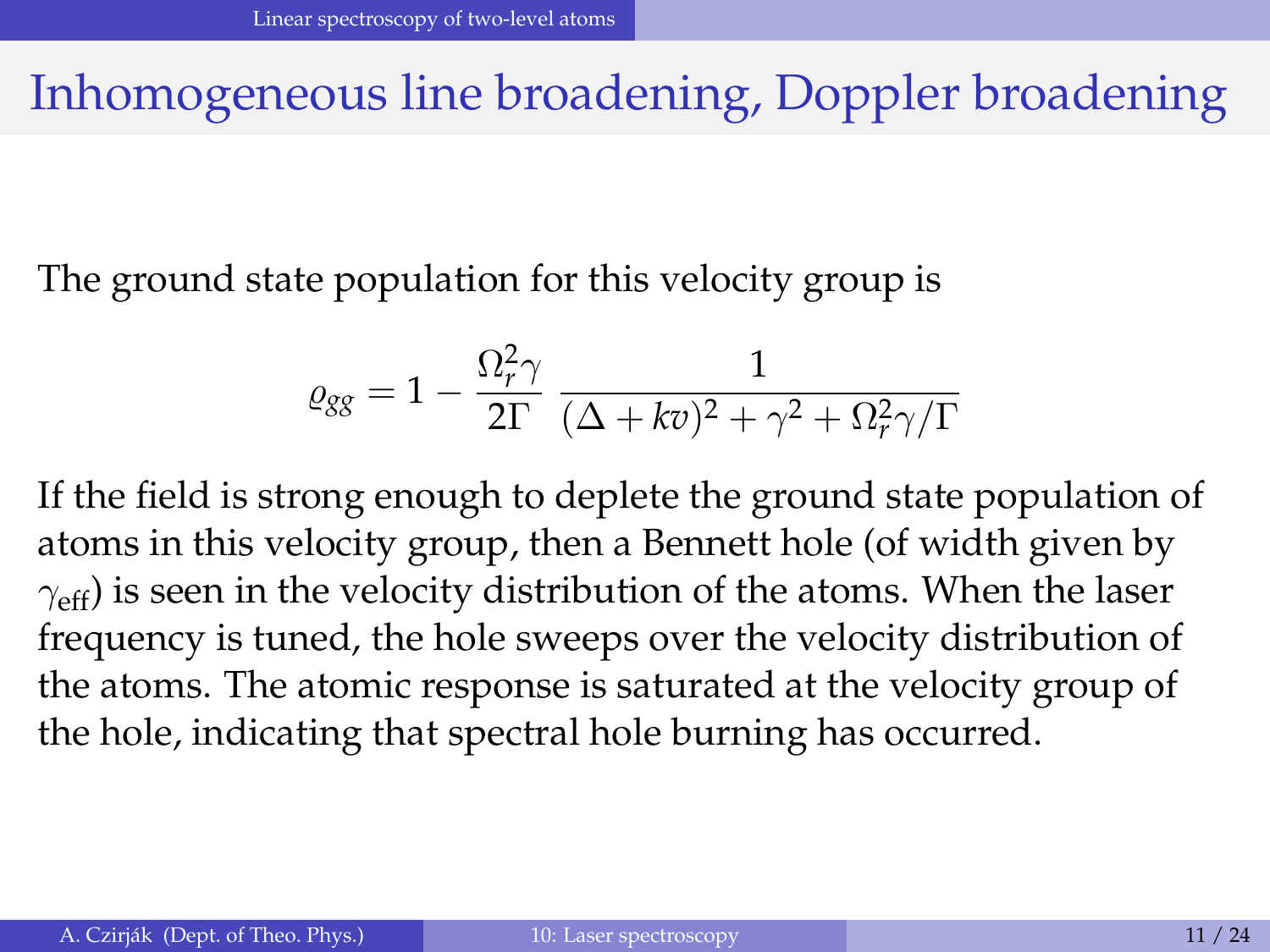#### <span id="page-11-0"></span>Inhomogeneous line broadening, Doppler broadening

The observed spectrum is obtained by averaging the single atom response over the velocity distribution. From the imaginary part, the absorption response is

$$
\alpha''(\omega) = \frac{d^2}{\hbar\sqrt{2\pi u^2}} \int_{-\infty}^{\infty} \frac{\gamma e^{-\frac{v^2}{2u^2}}}{(\Delta + k\tau)^2 + \gamma^2 + \Omega_r^2 \gamma/\Gamma} d\tau
$$

In the limits  $\Omega_r \to 0$  (no saturation), and  $\gamma \ll ku$  (the Doppler limit), the Lorentzian line shape sweeps over the entire velocity profile, finding a resonant velocity group as long as  $v \leq u$ .

Thus, linear spectroscopy sees a Doppler broadened line of width *ku*. This is an inhomogeneous broadening.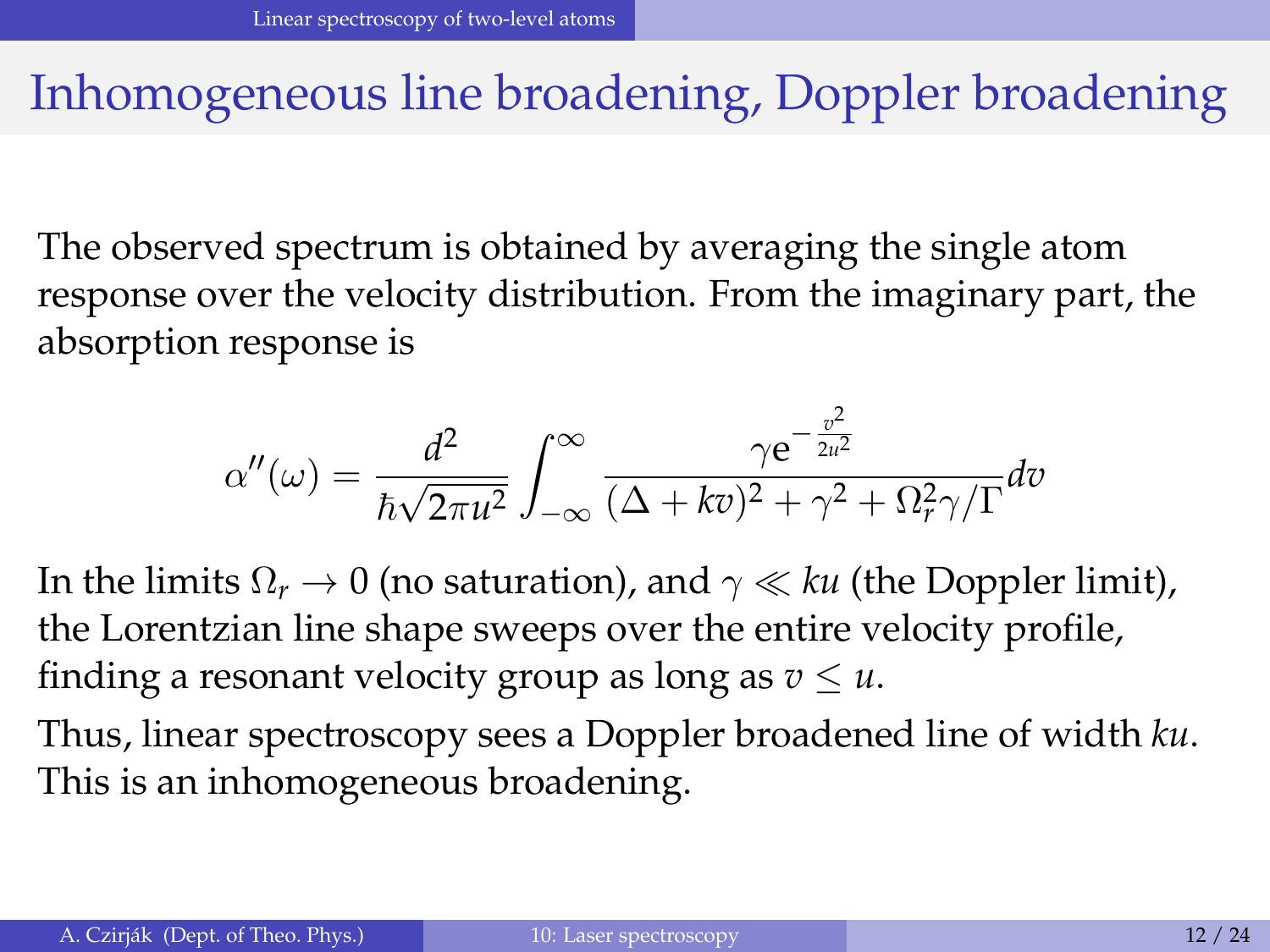## <span id="page-12-0"></span>Inhomogeneous line broadening, Voigt profile

In the unsaturated regime, the atomic response function  $\alpha''(\omega)$  is proportional to the imaginary part of the function

$$
V(z) = \frac{1}{\sqrt{2\pi\sigma^2}} \int_{-\infty}^{\infty} \frac{\exp(-x^2/2\sigma^2)}{z-x} dx
$$

at  $z = -\Delta - i\gamma$  and  $\sigma = ku$ . This is the Hilbert transform of the Gaussian, and its shape is called a Voigt profile. This has been widely used to interpret the data of linear spectroscopy.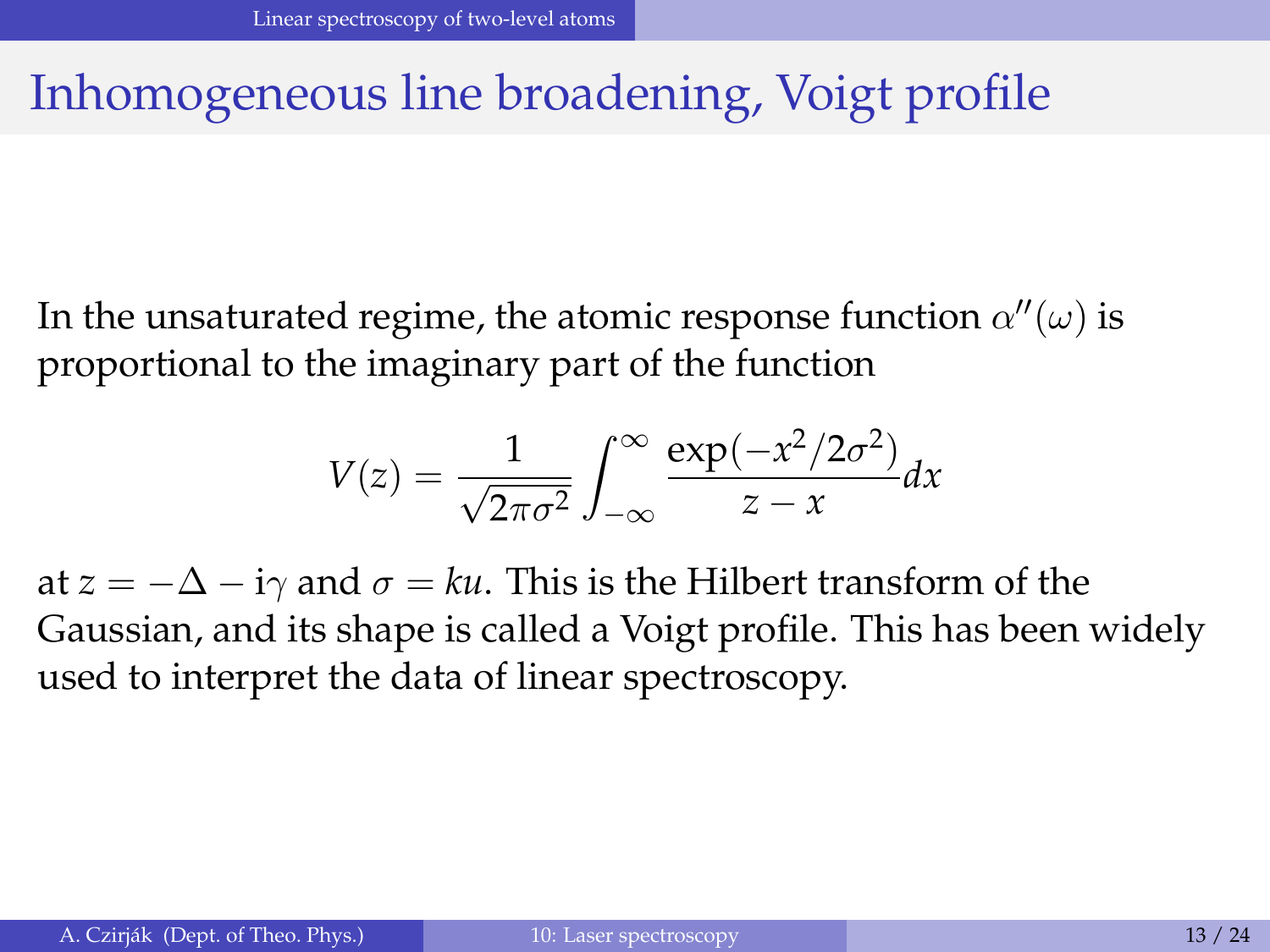#### <span id="page-13-0"></span>Inhomogeneous line broadening, spatial hole burning

Another example of inhomogeneous broadening is the influence of the lattice environment on impurity spectroscopy in solids. The resonant light selectively excites atoms at those particular positions which make the atoms resonant. Thus only these spatial locations are saturated, and the phenomenon of spatial hole burning occurs. This has been investigated as a method for storing information, signal processing, and volume holography.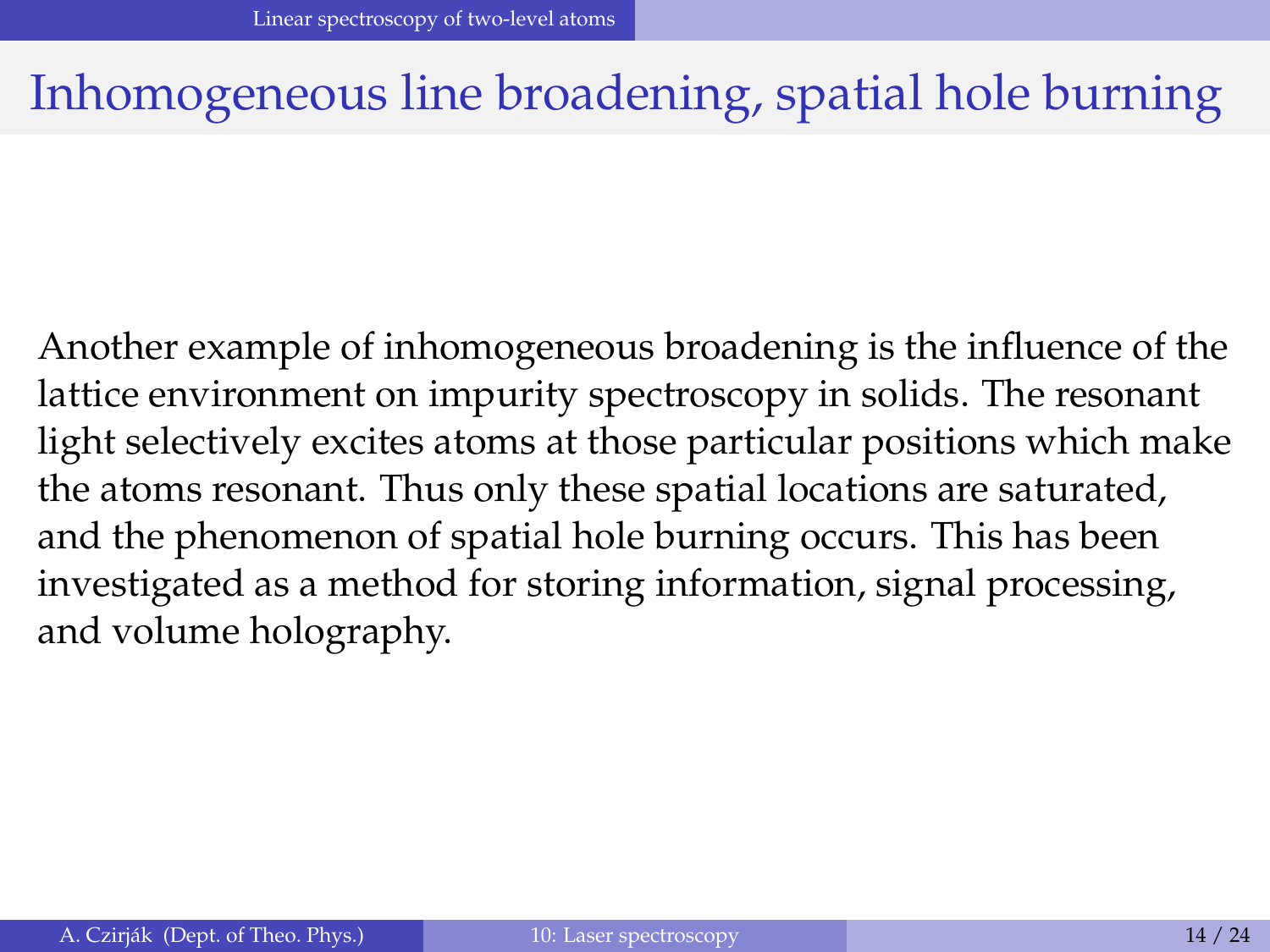#### <span id="page-14-0"></span>Nonlinear spectroscopy of two-level atoms: Concept

The previous slides show that a single laser cannot resolve beyond the Doppler width: inhomogeneous broadening masks the desired information by dominating the line shape. The availability of laser sources has made it possible to overcome this limitation, and to use the saturation properties of the medium to perform nonlinear spectroscopy.

If a strong laser is used to pump the transition, a weak probe signal can see the hole burnt into the spectral profile by the pump. This technique is called pump-probe spectroscopy.

This section discusses how Doppler broadening can be eliminated to achieve Doppler-free spectroscopy. Similar techniques may be used to overcome other types of inhomogeneous line broadening; a general name is then hole-burning spectroscopy.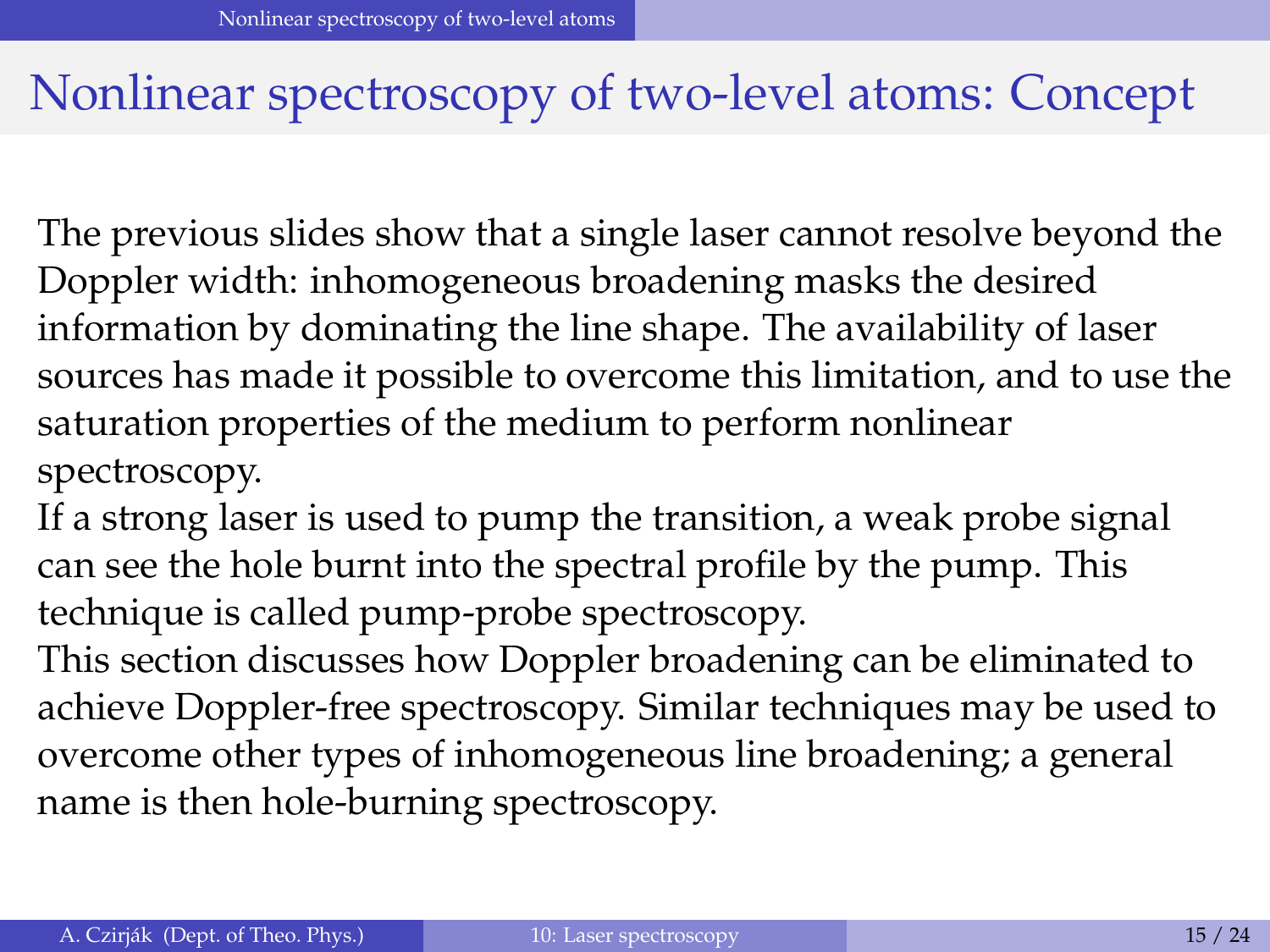## <span id="page-15-0"></span>Generalization for multimode fields

Consider now the case of several incoming electromagnetic fields of the form

$$
E(z,t) = \sum_{j} \frac{1}{2} E_j(z) \exp(-i\omega_j t - i\varphi_j) + \text{c.c.}
$$

The index *j* may range over several laser sources, the output of a multimode laser or the multitude of components of a flashlight or a thermal source.

Now we generalize the rate equations for this case, which needs some care regarding its derivation from the density matrix equations. The steady state for  $\rho_{eg}$  becomes:

$$
\varrho_{eg} = \frac{i}{2} \sum_j \frac{E_j d}{\hbar} \frac{\varrho_{gg} - \varrho_{ee}}{\gamma + i \Delta_j} \exp(-i\omega_j t - i\phi_j) = \sum_j \varrho_{eg}^{(j)} \exp(-i\omega_j t - i\varphi_j)
$$

i.e. the response of the atom now separates into individual contributions with detuning  $\Delta_j = \omega_0 - \omega_j$ , oscillating at the various  $\omega_j$ .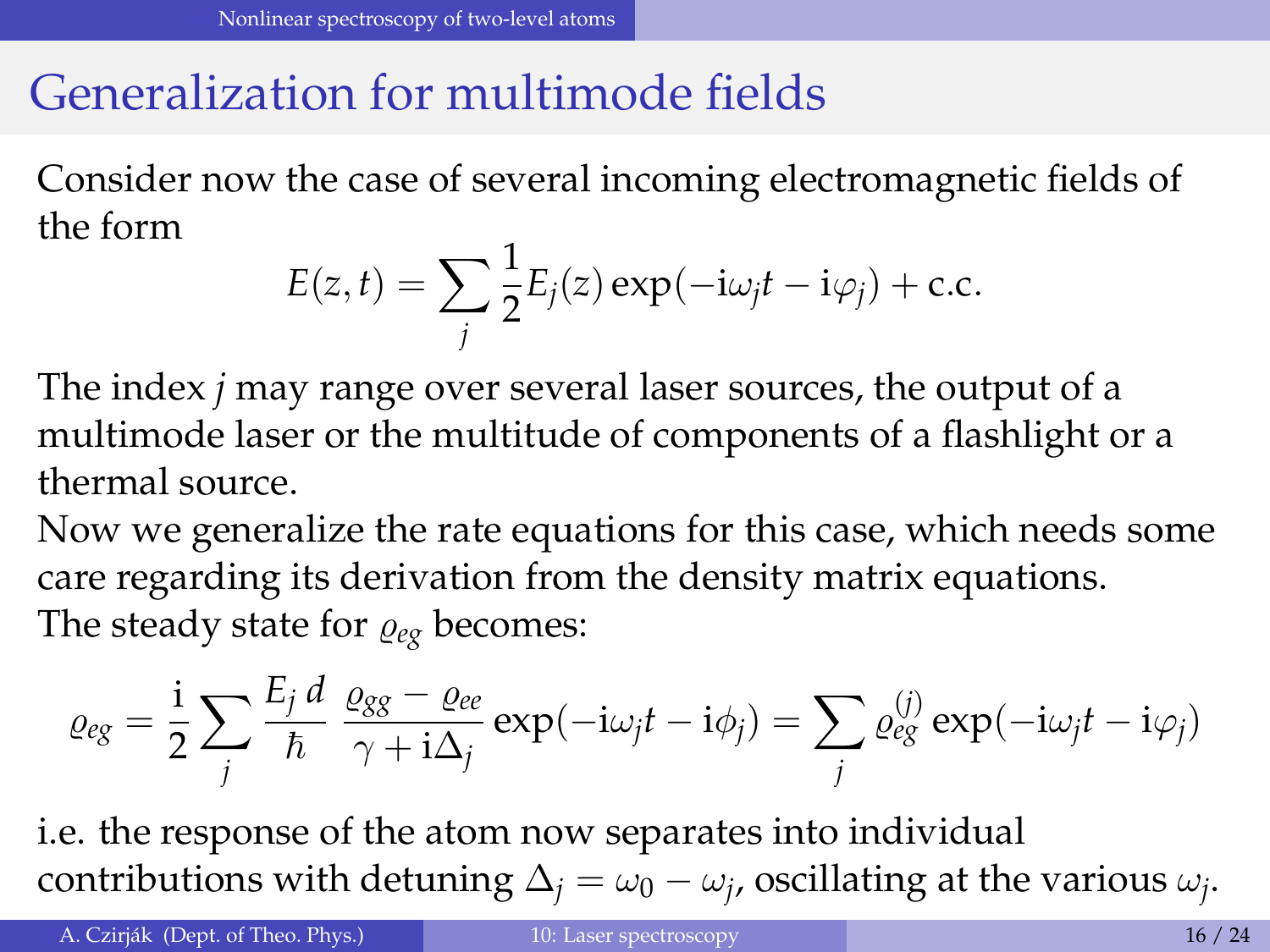#### <span id="page-16-0"></span>Generalization for multimode fields

The time-dependent equation for the populations is

$$
\dot{\varrho}_{ee} = -\dot{\varrho}_{gg} = -\Gamma \varrho_{ee} + \frac{\mathrm{i}}{2} \sum_j \frac{E_j d}{\hbar} \exp(-\mathrm{i}\omega_j t - \mathrm{i}\varphi_j) \varrho_{ge} - \mathrm{c.c.}
$$

which, inserting  $\rho_{ge}$ , reads as

$$
\dot{\varrho}_{ee} = -\Gamma \varrho_{ee} + \frac{d^2}{2\hbar^2} (\varrho_{gg} - \varrho_{ee}) \sum_{i,j} E_i E_j \exp(-i(\omega_j - \omega_i)t - i(\varphi_i - \varphi_j)) \frac{\gamma}{\Delta_j^2 + \gamma^2}
$$

Since the contributions from the different frequency terms average to zero either by beating or by incoherent effects from the random phases, only the coherent sum survives to give

$$
\dot{\varrho}_{ee} = -\Gamma \varrho_{ee} + (\varrho_{gg} - \varrho_{ee}) \frac{1}{2} \sum_j (\Omega_r^{(j)})^2 \frac{\gamma}{\Delta_j^2 + \gamma^2}
$$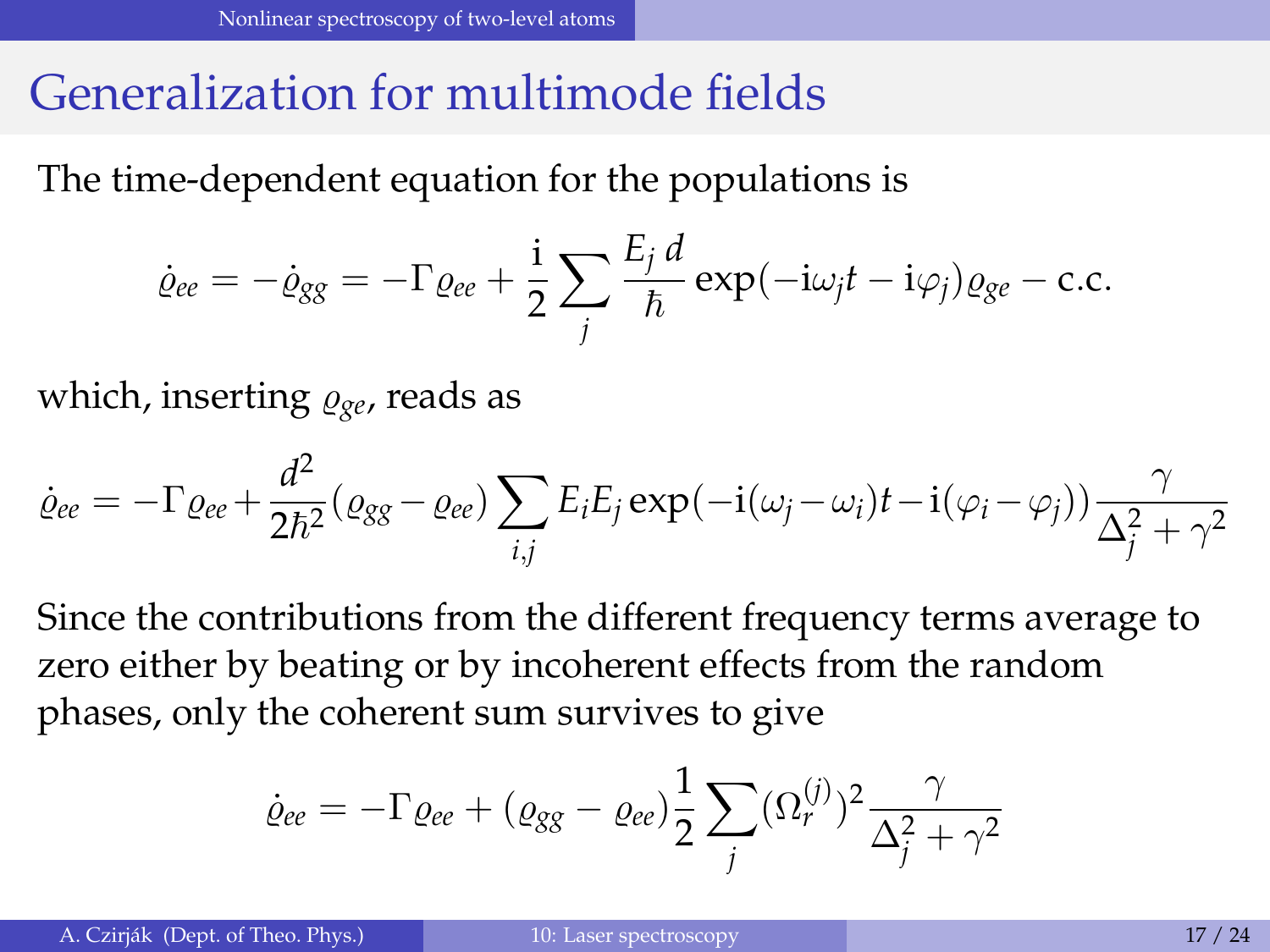#### <span id="page-17-0"></span>Generalization for multimode fields

This is a rate equation in the limit of many uncorrelated components of light, i.e. for a broadband light source. In this case the incoherence between the different components justifies the use of a rate approach, and no assumption like  $|\dot{\varrho}_{eg}| \ll |\gamma + i\Delta| |\varrho_{eg}|$  is needed. Thus, the limit  $\gamma \rightarrow 0$  is also legitimate.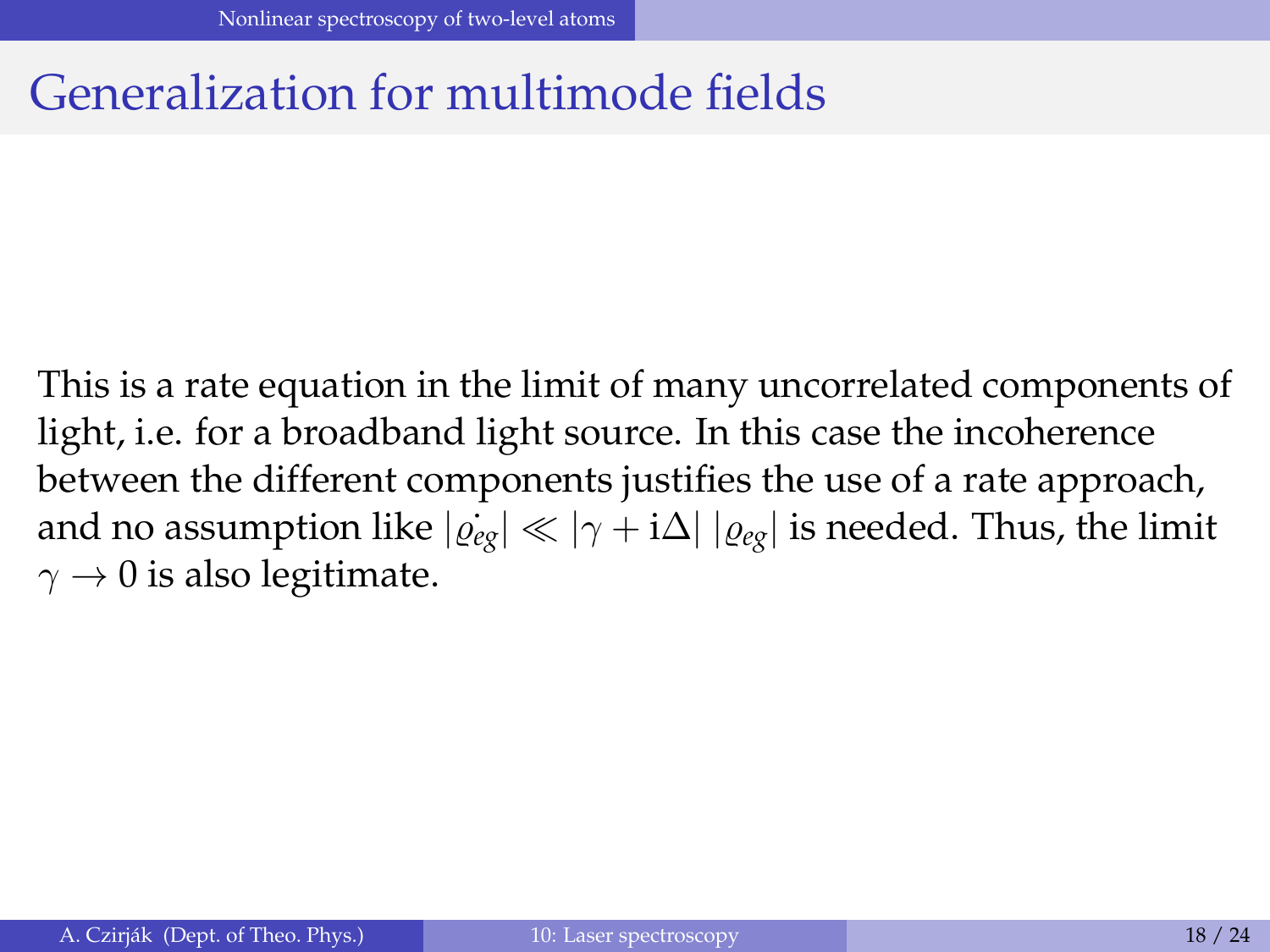#### <span id="page-18-0"></span>Two-Level Doppler-Free Spectroscopy

In order to overcome Doppler broadening, suppose a strong laser (*E*<sup>1</sup> at  $\omega_1$ ) is used to pump the transition, and a weak probe signal (*E*<sub>2</sub> at  $\omega_2$ ) is used to see the hole burnt into the spectral profile by the pump. We use our previous results for the rate equations for multimode fields:  $\varrho_{eg}^{(2)}$  carries the information about the linear response at frequency  $\omega_2$ . Let the pump and the probe propagate in opposite directions: their detunings are  $\Delta_1 + kv$  and  $\Delta_2 - kv$ . Since the frequencies are close to each other, the two k-vectors are nearly equal in magnitude. The linear response now becomes

$$
\varrho_{eg}^{(2)} = \frac{\mathrm{i}}{2} \frac{E_2 d}{\hbar} \frac{\varrho_{gg} - \varrho_{ee}}{\gamma + \mathrm{i}(\Delta_2 - k v)}
$$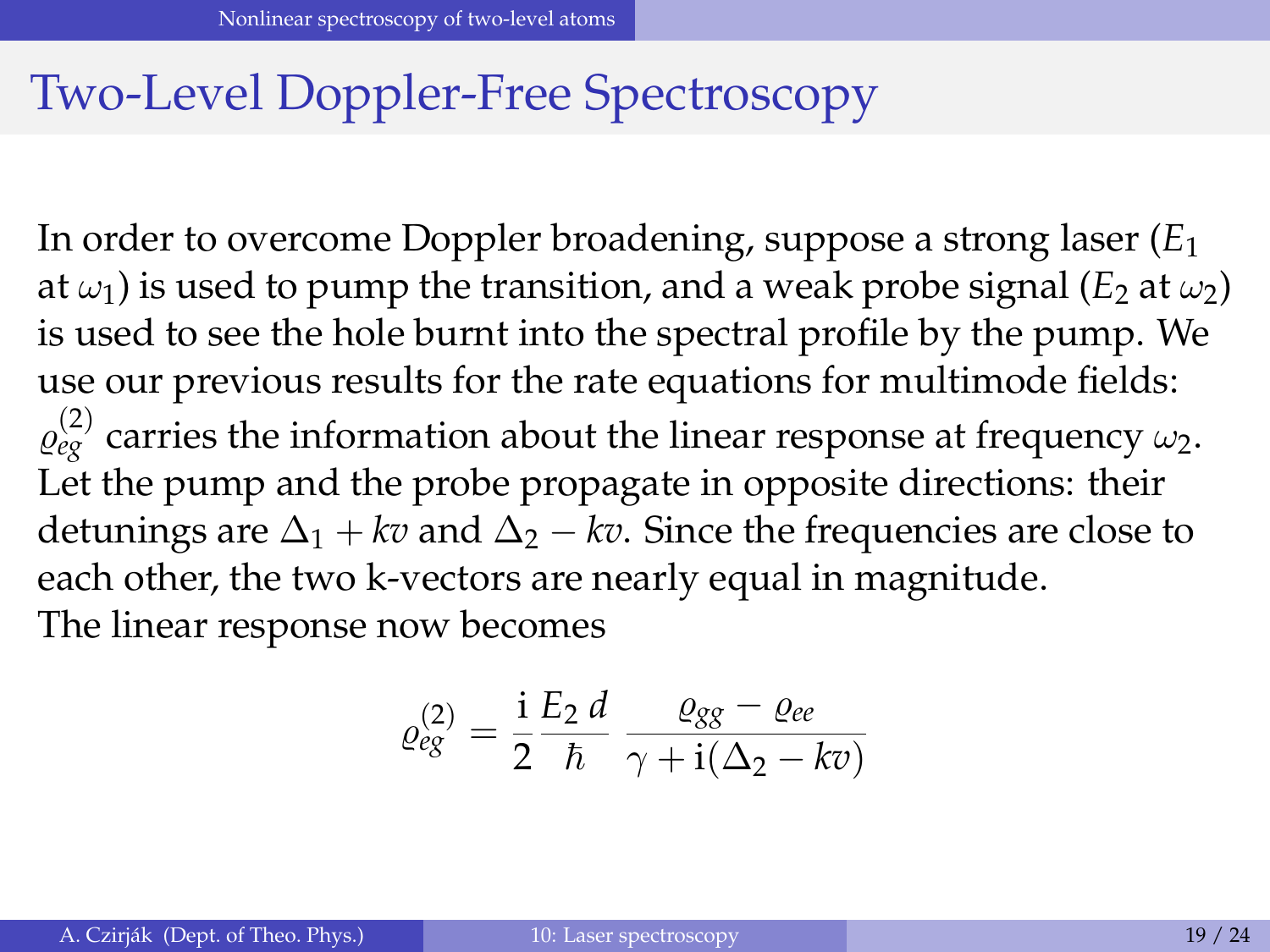## <span id="page-19-0"></span>Two-Level Doppler-Free Spectroscopy

For the population difference, we consider only the strong pump:

$$
\varrho_{eg}^{(2)} = \frac{1}{2} \frac{E_2 d}{\hbar} \frac{i\gamma + (\Delta_2 - k\overline{v})}{\gamma^2 + (\Delta_2 - k\overline{v})^2} \left[ 1 - \frac{(\Omega_r^{(1)})^2 \gamma}{\Gamma} \frac{1}{\gamma^2 + (\Delta_1 + k\overline{v})^2 + (\Omega_r^{(1)})^2 \gamma/\Gamma} \right]
$$

This is the linear response of atoms moving with velocity *v*. To obtain the polarization of the whole sample, we must average over the velocity distribution. The first term in the  $[1 + ...]$  gives the linear response in the form of a Voigt profile. The second term contains the nonlinear response. This shows the details of the homogeneous features under the Doppler line shape. For simplicity, we assume the Doppler limit, neglect the variation of the Gaussian over the atomic line shape, and also neglect the power broadening due to the pump.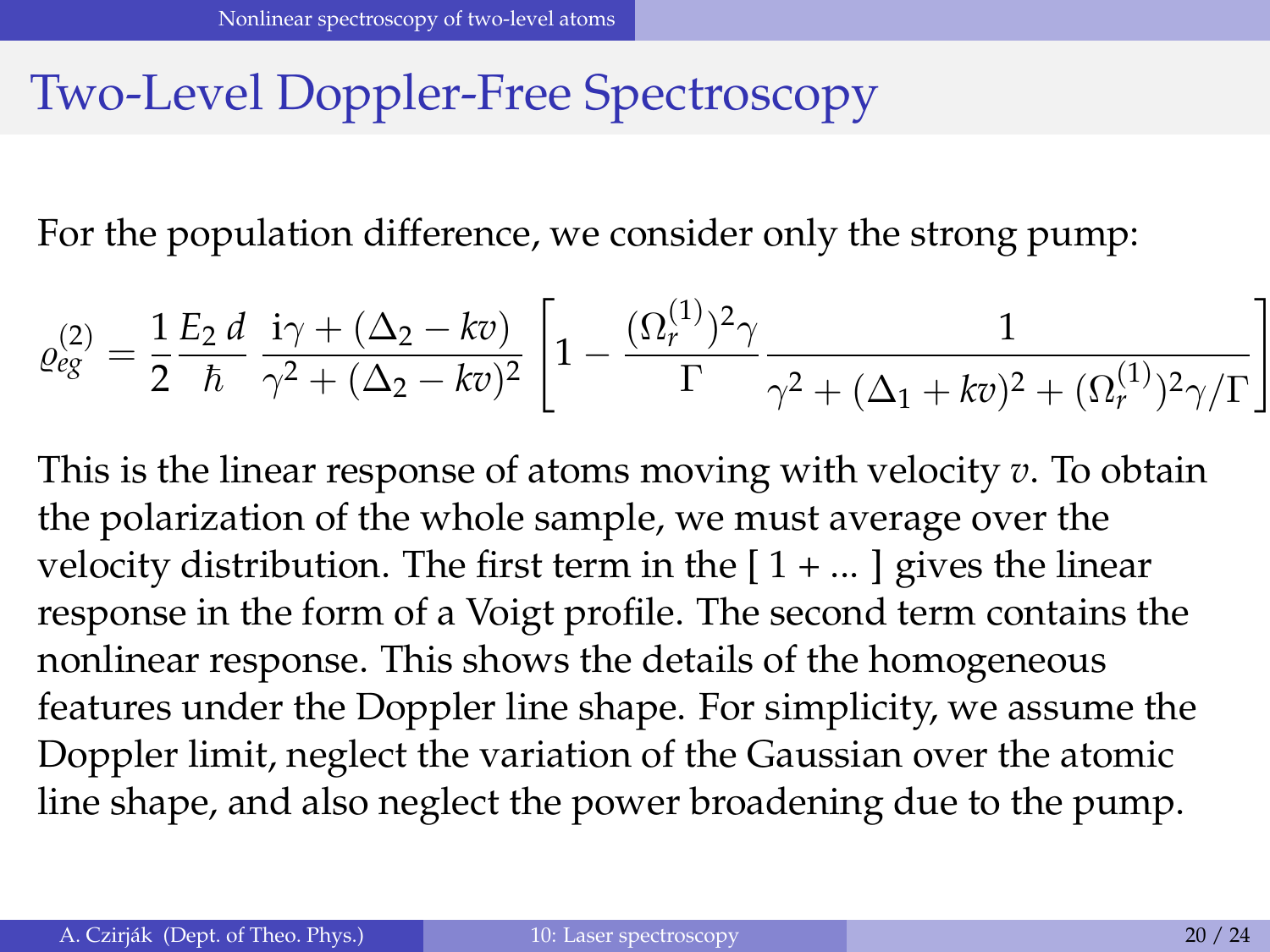## <span id="page-20-0"></span>Two-Level Doppler-Free Spectroscopy

#### The result:

$$
\alpha''(\omega) = -\frac{d^2}{\hbar} \frac{(\Omega_r^{(1)})^2 \gamma^2}{\sqrt{2\pi} \Gamma u} \int_{-\infty}^{\infty} \frac{dv}{\left[\gamma^2 + (\Delta_2 - kv)^2\right] \left[\gamma^2 + (\Delta_1 + kv)^2\right]}
$$
  
= 
$$
-\frac{d^2}{\hbar} \frac{\sqrt{2\pi} (\Omega_r^{(1)})^2}{4\Gamma ku} \frac{\gamma}{(\omega - \omega_0)^2 + \gamma^2}
$$

This denotes the energy absorbed from the probe, as induced nonlinearly by the intensity of the pump.

The resonance is still at  $\omega_0$ , but with a *homogeneous atomic line shape!* In the Doppler limit, the Doppler broadening is only seen in the prefactor.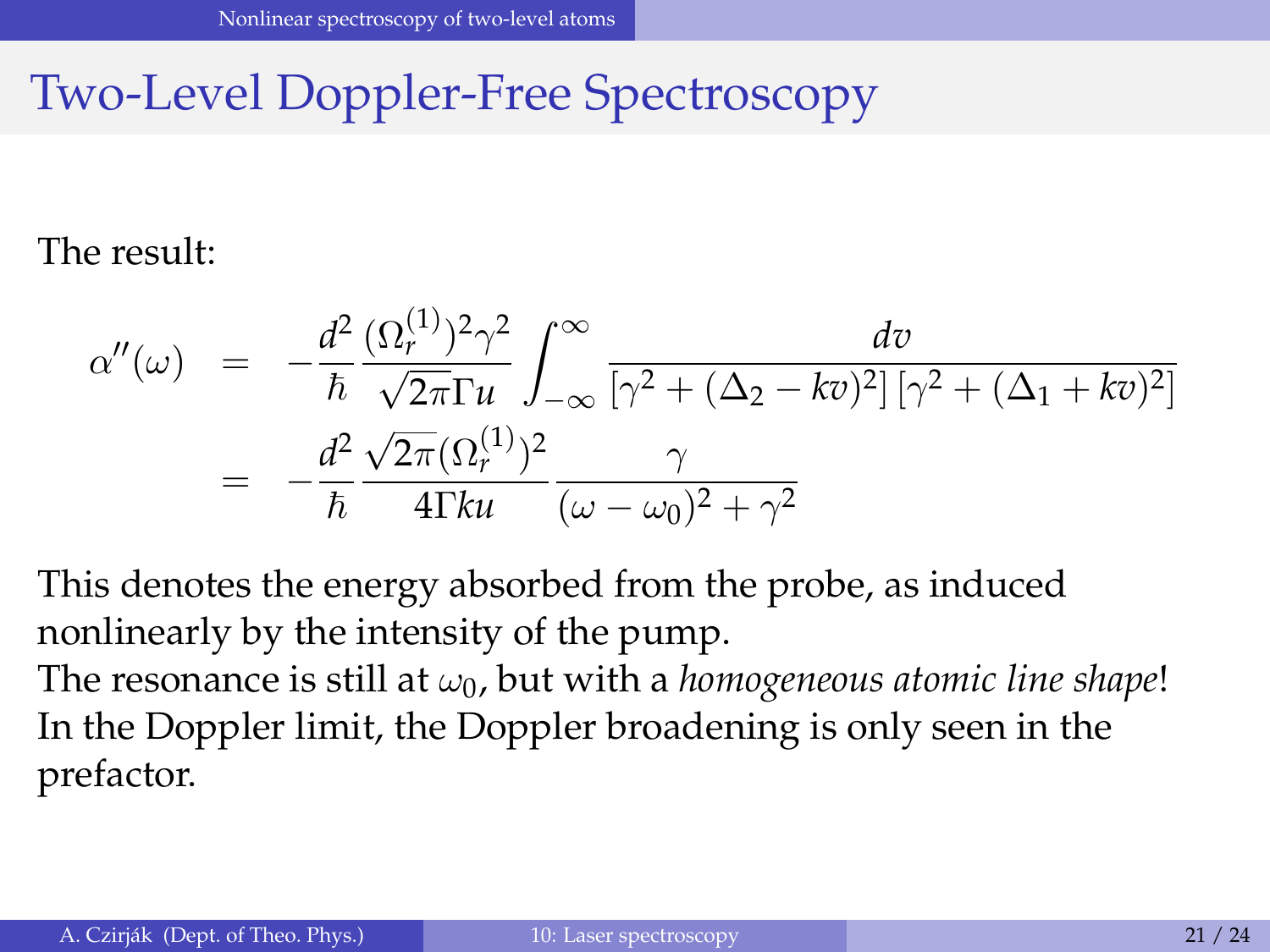#### <span id="page-21-0"></span>Summary and further reading

- Modern laser spectroscopy is much more than sending a laser beam through the sample into the spectrograph. To understand and master how matter interacts with light, you need quantum mechanics at least for the atoms.
- References:

P. Meystre and M. Sargent: *Elements of Quantum Optics*, Spinger (Berlin, Heidelberg) (2007)

Gordon W. F. Drake (ed.): *Handbook of Atomic, Molecular, and Optical Physics*, Spinger (Berlin, Heidelberg) (2006)

B. E. A. Saleh and M. C. Teich: *Fundamentals of Photonics*, 2nd. ed., Wiley, 2007.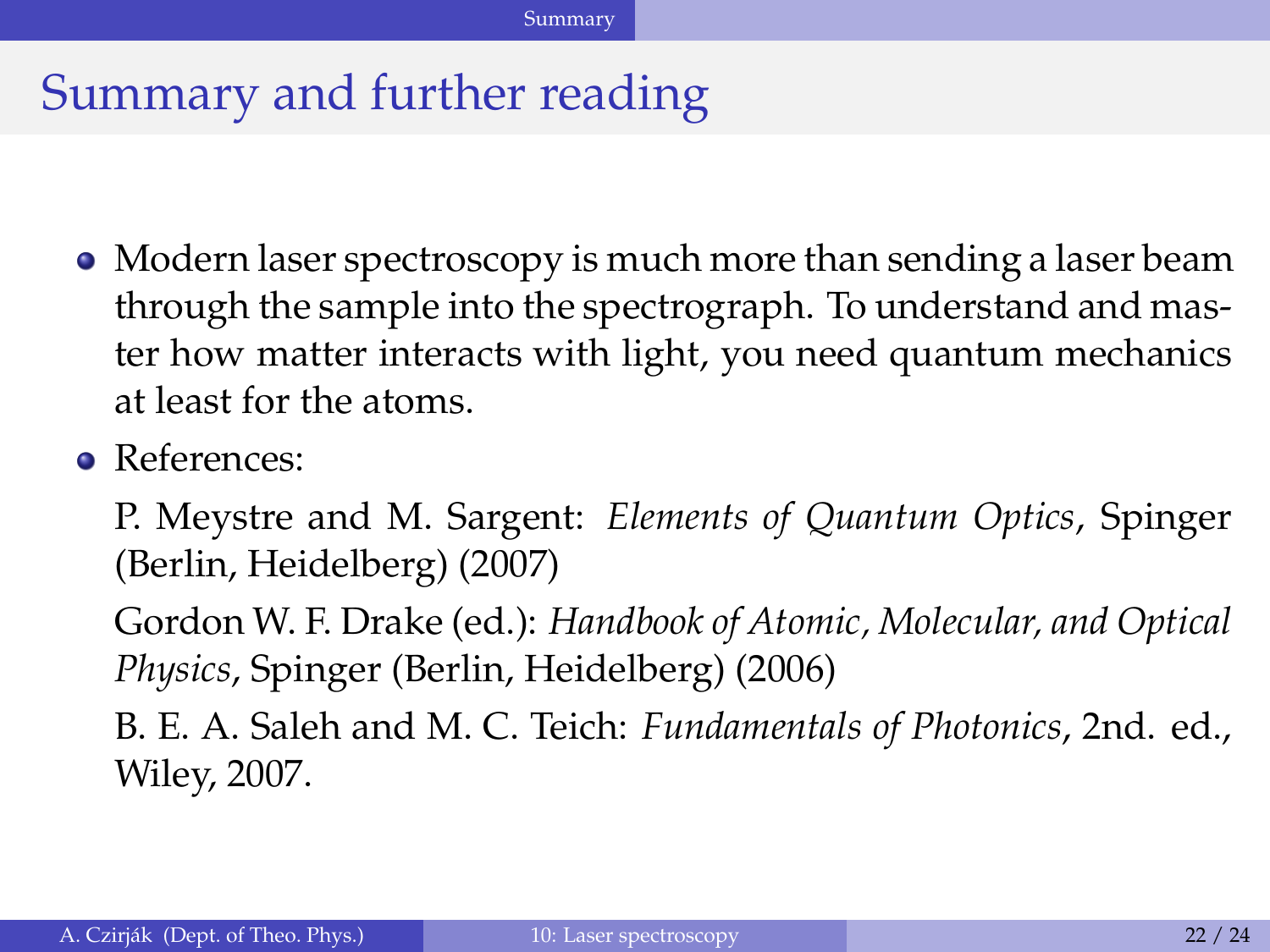#### <span id="page-22-0"></span>**Ouestions**

- <sup>1</sup> Explain what linear spectroscopy is, based on the complex index of refraction.
- 2 Which atomic resonances can be resolved?
- What is pressure broadening?
- <sup>4</sup> What is power broadening?
- <sup>5</sup> What is a homogeneous broadening process?